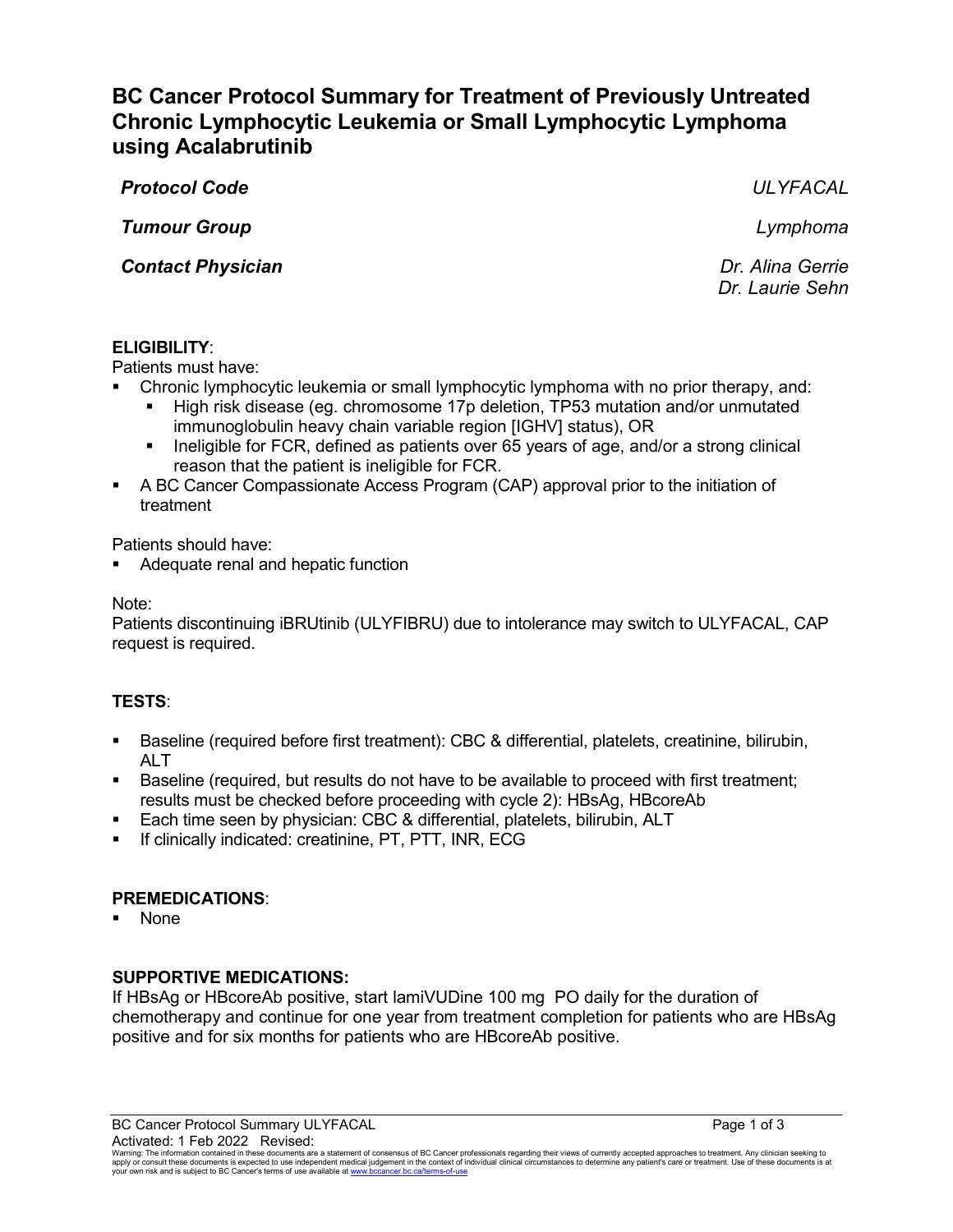# **TREATMENT**:

| Drug          | <b>Dose</b>        | <b>BC Cancer Administration Guideline</b> |
|---------------|--------------------|-------------------------------------------|
| acalabrutinib | 100 mg twice daily | PC                                        |

Continuously until disease progression or unacceptable toxicity

## **DOSE MODIFICATIONS**:

| <b>Toxicity occurrence</b> | Dose modification after recovery |
|----------------------------|----------------------------------|
| 1st                        | Restart at 100 mg twice daily    |
| 2 <sub>nd</sub>            | Restart at 100 mg twice daily    |
| 3 <sup>rd</sup>            | Restart at 100 mg once daily     |
| ⊿th                        | Discontinue                      |

# **1. Myelosuppression:**

| <b>Toxicity</b>                                                                   | <b>Acalabrutinib dose</b>                                                                                           |
|-----------------------------------------------------------------------------------|---------------------------------------------------------------------------------------------------------------------|
| *Grade 4 neutropenia (ANC less than 0.5 x<br>$109/L$ ) lasting longer than 7 days | Hold until ANC greater than or equal to 1.5 x<br>$109/L$ or baseline level, then restart at dose<br>indicated above |
| *Grade 4 thrombocytopenia (platelets less                                         | Hold until platelets greater than or equal to 75                                                                    |
| than 25 x $10^9$ /L) or Grade 3 (platelets less                                   | x 10 <sup>9</sup> /L or baseline level, then restart at dose                                                        |
| than 50 x $10^9$ /L) with significant bleeding                                    | indicated above                                                                                                     |
| Non-hematological toxicity greater than or                                        | Hold until improvement to grade 1 toxicity or                                                                       |
| equal to Grade 3                                                                  | baseline, restart at dose indicated above                                                                           |

\*No dose reduction if decreased counts are due to disease

## **2. Hepatic Impairment:**

No adjustment recommended in mild or moderate hepatic impairment. Avoid use in patients with severe hepatic impairment (Child-Pugh C or bilirubin >3 x ULN regardless of AST/ALT).

#### **3. Renal impairment**:

No adjustment recommended in mild or moderate renal impairment; no information found for severe renal impairment.

BC Cancer Protocol Summary ULYFACAL **Page 2 of 3** and 2 of 3 Activated: 1 Feb 2022 Revised:

Warning: The information contained in these documents are a statement of consensus of BC Cancer professionals regarding their views of currently accepted approaches to treatment. Any clinician seeking to<br>apply or consult t